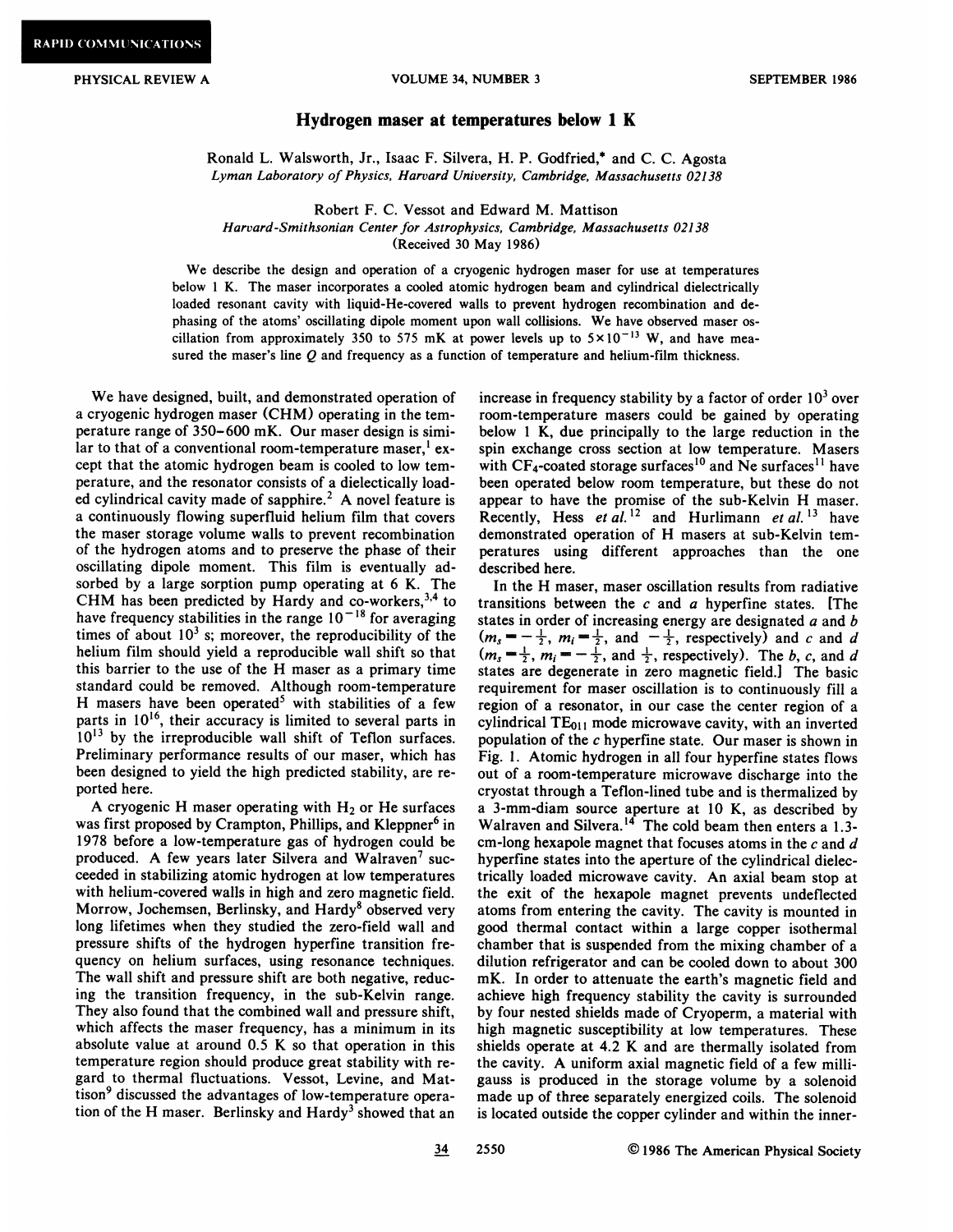2551



FIG. 1. Cross-sectional view of the cryogenic hydrogen mazer.

most magnetic shield. A two-loop transverse coil (not shown) is attached to the wall of the microwave cavity. It is used to measure the cavity field by inducing audio frequency  $c-d$  and  $c-b$  transitions that are detected by quenching of the maser oscillation. Another coil, mounted outside the beam tube between the hexapole and the cavity aperture, provides a small static "holding field" to prevent depolarization of the state-selected beam due to Majorana transitions.

The resonant cavity consists of three pieces of  $c$ -cut single crystal sapphire. The central cylindrical section has an axial hole through its length that forms the hydrogen storage volume. The cylinder is capped by two annular sapphire disks. The interior of the cylinder is coated with Teflon for tests at higher temperatures, and the disks are separated from the cylinder by Teflon septa. The cavity's electrically conducting surfaces are cup-shaped copper plates at the top and bottom, and thin copper shim stock tightly wrapped around the cylinder. A Teflon tube (4mm i.d., and 27 mm long) passes through the lower septum to admit hydrogen atoms into the storage volume. By confining the atoms to a region where the microwave field is uniform, rather than allowing them to occupy the ends of the cavity, the septa improve the filling factor. The dimensions of the Teflon tube determine the storage time of the atoms in the cavity, which is calculated to be 7.5 s at 0.5 K. The cavity frequency can be mechanically tuned

over a 600-kHz range with a cylindrical plunger that is externally operated. This allows us both to tune the cavity to resonance and to measure the atomic linewidth, or line  $Q$ , by detuning the cavity from resonance and measuring the ensuing maser frequency shift. The cavity is weakly coupled to a 50- $\Omega$  output coaxial cable by a pick-up loop near the end of the cavity. The cavity  $Q$  is about 20000 at room temperature, increasing to 65000 at low temperature. Due to the temperature dependence of the sapphire's dielectric coefficient, the cavity frequeny increases by about 12 MHz in cooling from room temperature to 0.5 K. Preliminary measurements enabled us to size the sapphire so that at about 0.5 K the cavity frequency can be tuned to the H-maser transition frequency of 1420405751 Hz.

In order to prevent recombination of hydrogen at sub-Kelvin temperatures, all surfaces must be covered by a film of liquid helium.<sup>7</sup> Since the  ${}^{4}$ He is superfluid at the CHM operating temperatures, it flows to cover all surfaces, but in particular it is driven to warmer regions. Helium from a room-temperature source of variable pressure is introduced into the cavity via a capillary tube. Without proper measures the liquid helium would flow out of the cavity aperture and up the outer walls to warmer regions where it would vaporize, destroy the vacuum, and warm the dilution refrigerator to high temperatures. We have built a giant sorption pump between the beam tube and the hexapole magnet. The pump chamber is filled with activated charcoal that is thermally linked to the pump's bottom plate at 6 K. The top plate operates at the maser temperature and is thermally isolated from the bottom plate by a  $25$ - $\mu$ m-thick Kapton wall. The two plates are structurally strengthened by six tubes of G-10 fiberglass-reinforced epoxy. The helium film vaporizes at the Kapton walls and, due to baffles, the vapor is cryopumped before diffusing back to the central region, where it would attenuate the hydrogen beam.

At higher temperatures, of order 550 mK, the vapor pressure of a saturated film of He is high enough that it ordinarily would attenuate the beam in the beam tube region, reducing the population of  $c$ -state atoms below the threshold for oscillation. To prevent this we have built a novel "dynamic" He pump. Since the vapor pressure of very thin films of He is substantially lower than the saturated value, we have placed a large number of concentric sheets of copper foil in the beam tube area so that the helium film that flows out of the cavity aperture is subdivided into a large number of thin undersaturated films with a low vapor pressure that flows in parallel along the sheets. In addition, the cryopumping copper surfaces also adsorb helium that flows out of the aperture in the vapor phase. Our current tests of the performance of the dynamic pump are inconclusive.

We have observed maser oscillation of our CHM from approximately 350-575 mK at power levels up to  $5 \times 10^{-13}$  W. Due to technical cryogenic problems<sup>15</sup> we were unable to make measurements for periods longer than about three hours; more important, we were limited to helium flow rates that we estimate are lower than those required to achieve saturated films. (We assume the film thickness to be essentially proportional to flow rate until the film is saturated.) As a consequence, in this article we concentrate on the relationship between film thickness and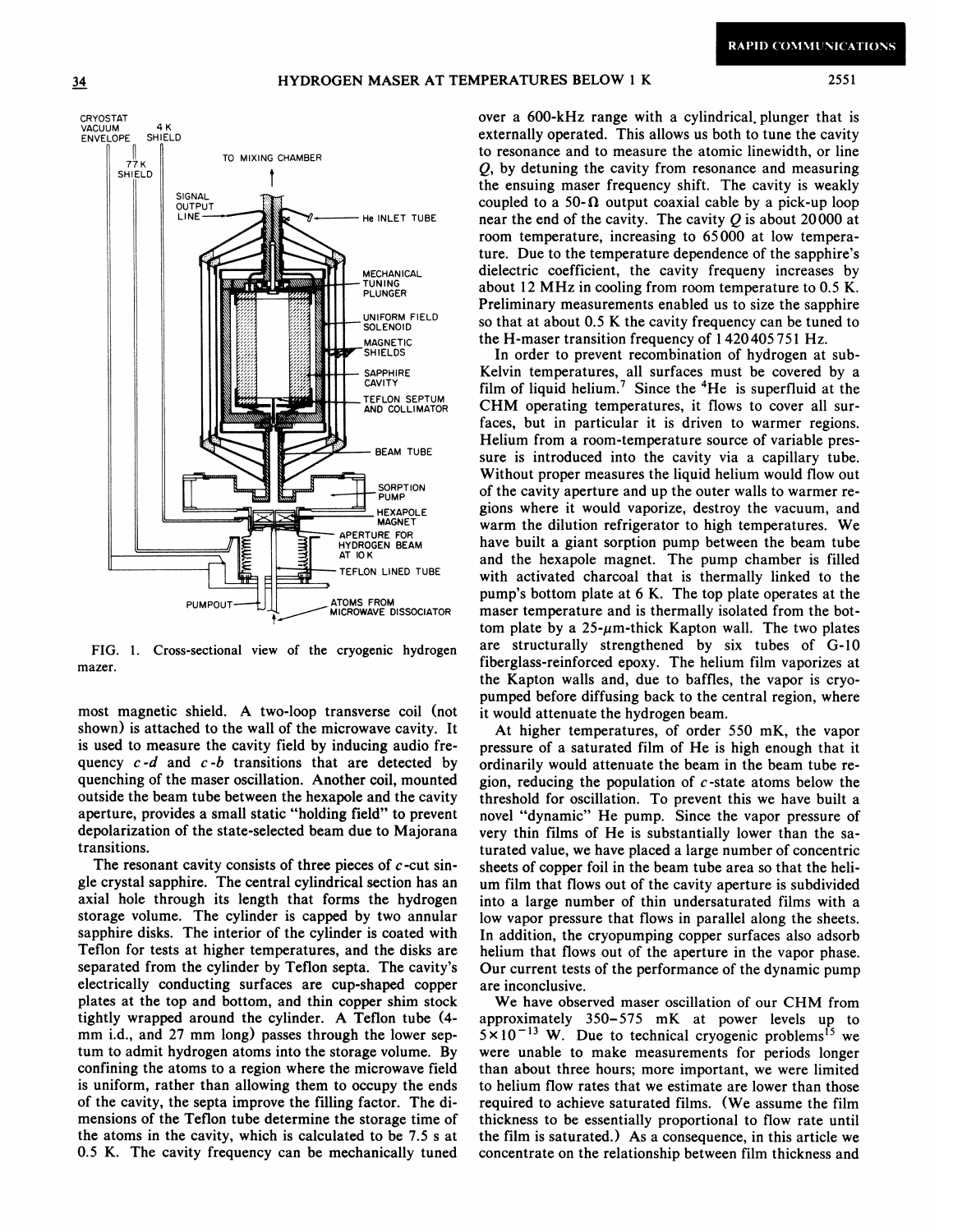2552



FIG. 2. Plot of the wall shift vs driving pressure of the He  $^{0}$  450 film.

both the maser frequency (i.e., the wall shift) and the linewidth or line  $Q$ , which is important for the frequency stability of the maser.

The flow rate is determined by the pressure  $p$  in a room-temperature helium reservoir. Since the flow should be proportional to  $p^2$ , so should the film thickness. In Fig. 2 we show the wall shift  $\Delta f_w$  (that is, the shift of the maser frequency from the value it would have for free atoms in the absence of walls) as a function of  $p^2$  at a constant temperature of 0.493 K. At this temperature the wall shift for saturated surfaces is expected to be on the order of 0.<sup>1</sup>  $Hz<sup>8</sup>$  At very small values of flow the wall shift is substantial and decreases toward the saturated value as flow or film thickness increases. This is reasonable, as for thinner films the hydrogen atoms see a more polarizable substrate<sup>16</sup> and we would expect the hyperfine frequency to decrease. Figure 3 shows the wall shift as a function of temperature for fixed He flow rates. For a saturated film this curve is expected to be bowl shaped, the shift decreasing as temperature increases to about 0.6 K and then increasing at higher temperatures due to the pressure shift Our data, which are for  $T < 0.6$  K, are consistent with this behavior. In Fig. 3 we also show the line Q,  $Q_l = \omega/2\gamma$ , as



FIG. 3. The wall shift and line  $Q$  as a function of temperature for several values of driving pressure of the He film. Wall shift data as a function of pressure at 525 mK are also shown.

a function of temperature for fixed He flow rates. Here  $\omega$ is the frequency and  $\gamma$  is the total rate of phase loss due to atom escape from the cavity, wall collisions, spin exchange, magnetic field gradients, radiation damping, and other effects. If the line  $Q$  is limited only by the cavity escape time (7.5 s), then  $Q_1 = 3 \times 10^{10}$ . We see that the measured values of  $Q_i$  are much smaller than the calculated value, but increase rapidly with temperature and, more important, with He-film thickness. In order to characterize the CHM as an oscillator of extreme frequency stability, it will be necessary to extend these measurements to saturated values of the helium film.

We would like to thank Pierre Crevoiserat for his expert craftsmanship in constructing the maser. This research was supported by a Scholarly Studies Program grant from the Smithsonian Institution, and a Department of Energy Grant No. DE-FG02-85ER45190. One of us (H.P.G.) acknowledges partial support from IBM.

- 'Present address: Ultra-Centrifuge Nederlands, Almelo, The Netherlands.
- 'D. H. Kleppner, M. Goldenberg, and N. F. Ramsey, Phys. Rev. 126, 603 (1982).
- 2V. J. Folen, W. G. Maisch, J. D. White, C. A. Bartholomew, and A. H. Frank, U.S. Naval Research Laboratory Memorandum Report No. 4870, Washington, DC, 1982 (unpublished).
- <sup>3</sup>A. J. Berlinsky and W. N. Hardy, in Proceedings of the Thirteenth Annual Precise Time and Time Interval Planning Meeting, 1982 (unpublished), p. 547.
- 4W. N. Hardy and M. Morrow, J. Phys. (Paris) Colloq. 42, C8- 171 (1981).
- 5R. F. C. Vessot, E. M. Mattison, E. A. Imbier, and Z. C. Zhai, in Proceedings of the Sixteenth Annual Precise Time and Time Interval Planning Meeting, 1984 (unpublished), p. 375.
- 6S. B. Crampton, %. D. Phillips, and D. Kleppner, Bull. Am. Phys. Soc. 23, 86 (1978).
- <sup>7</sup>I. F. Silvera and J. T. M. Walraven, Phys. Rev. Lett. 44, 164 (1980).
- 8M. Morrow, R. Jochemsen, A. J. Berlinsky, and W. N. Hardy, Phys. Rev. Lett. 46, 195 (1981); 47, 455(E) (1981).
- <sup>9</sup>R. F. C. Vessot, M. W. Levine, and E. M. Mattison, in Proceedings of the Ninth Annual Precise Time and Time Interval Planning Meeting, 1977 (unpublished), p. 549.